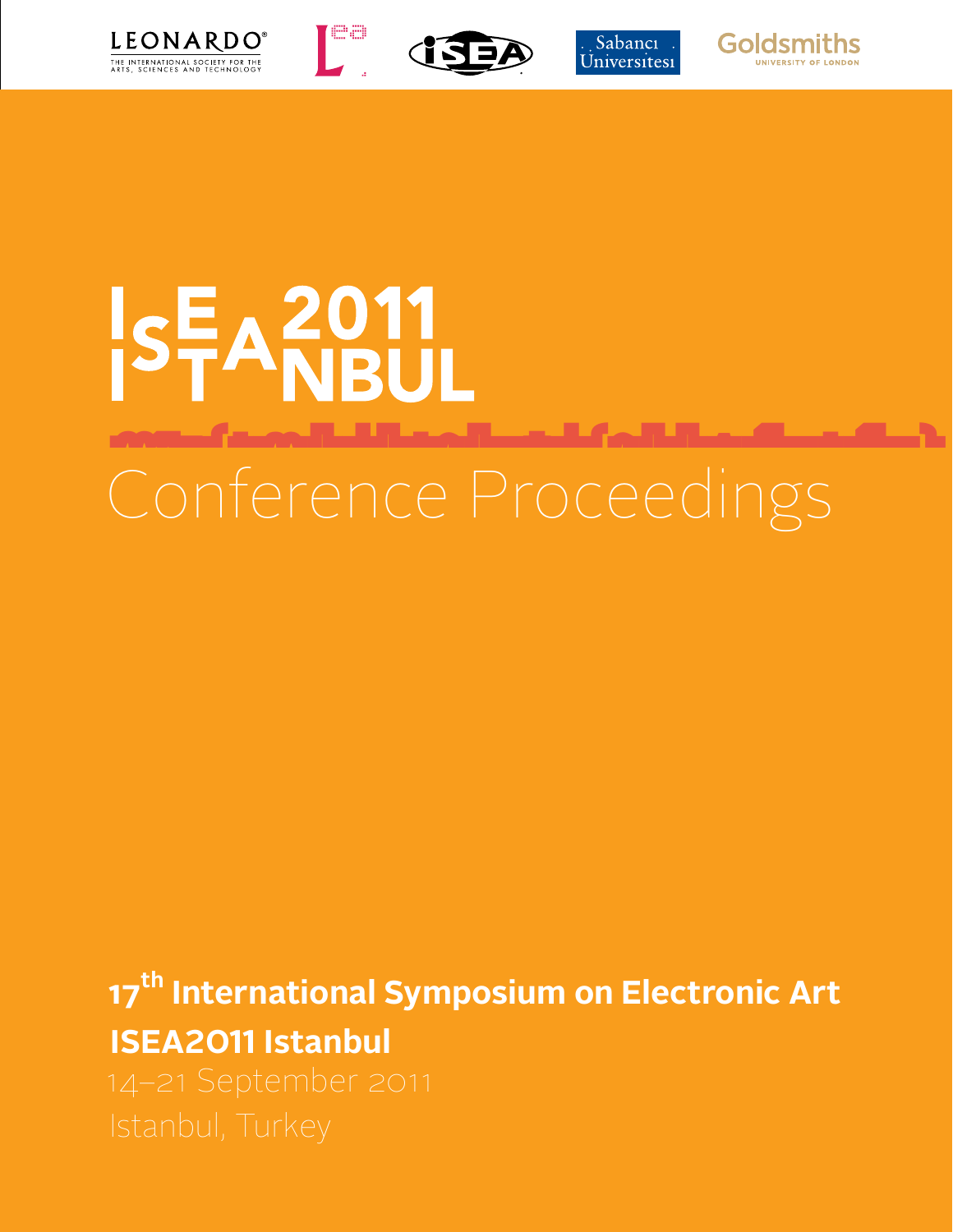

## **17<sup>th</sup> International Symposium on Electronic Art ISEA2011 Istanbul** 14–21 September 2011 Istanbul, Turkey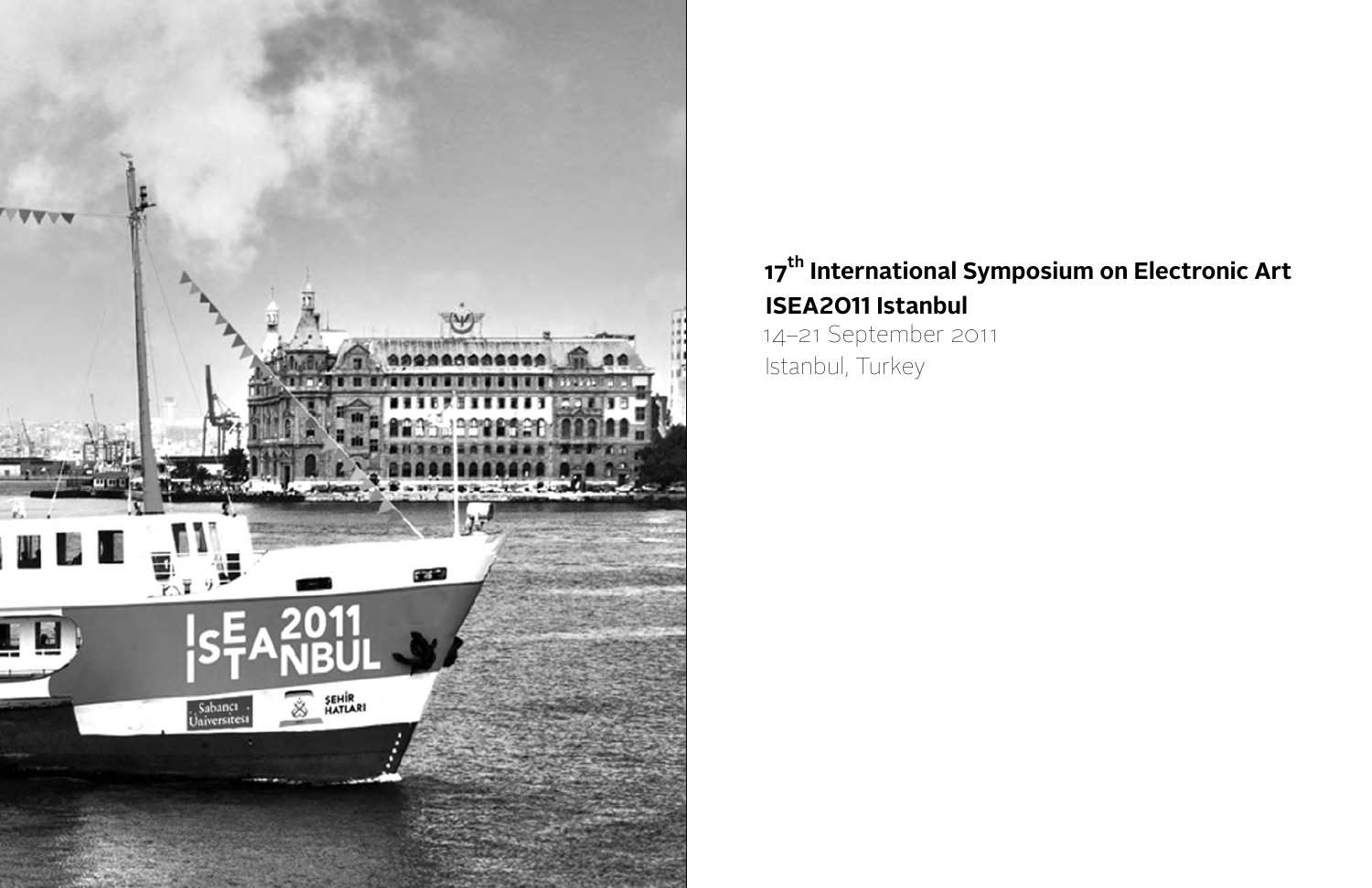







Proceedings of the 17<sup>th</sup> International Symposium on Electronic Art ISEA2011 Istanbul

**SENIOR EDITOR: Lanfranco Aceti Edıtor:** Özden Şahin

This publication appears on the occasion of the ISEA2011 Istanbul, 17<sup>th</sup> International Symposium on Electronic Art, 14-21 September 2011.

ISSN: 1071-4391 ISBN: 978-1-906897-12-3

**Art Dırectors:** Deniz Cem Önduygu, Onur Yazıcıgil **Designer:** Zeynep Özel

**BACK COVER ARTWORK BY: Murat Germen** 

© 2011 Leonardo/ISAST, ISEA International, Sabanci University and Goldsmiths, University of London.

### All rights reserved.

No part of this publication may be reproduced without prior written permission of one of the publishers: Leonardo/ISAST, ISEA Foundation, Sabanci University or Goldsmiths, University of London.

Individual authors of papers and presentations are solely responsible for all material submitted for the publication and for copyright clearance. All opinions expressed in the book are of the authors and do not reflect those of the editors.

Photo credits: Unless otherwise stated, all images are © by the artists.

Back cover photo: Tevfik Cenani Mansion - Nedret Butler's mother H. Muazzez Ercan's residence, Çengelköy, İstanbul. © Murat Germen, 2010

### **editorial address**

Leonardo Electronic Almanac Sabanci University, Orhanli - Tuzla, 34956 Istanbul, Turkey

**email**

info@leoalmanac.org

## **Web**

- » www.leoalmanac.org
- » www.twitter.com/LEA\_twitts
- » www.flickr.com/photos/lea\_gallery
- » www.facebook.com/pages/Leonardo-Electronic-Almanac/209156896252

Leonardo Electronic Almanac is published by: Leonardo/ISAST 211 Sutter Street, suite 501 San Francisco, CA 94108 USA Leonardo Electronic Almanac (LEA) is a project of Leonardo/ The International Society for the Arts, Sciences and Technology. For more information about Leonardo/ISAST's publications and programs, see www.leonardo.info or contact isast@leonardo.info.

# ISEA2011

Proceedings of the 17<sup>th</sup> International Symposium on Electronic Art

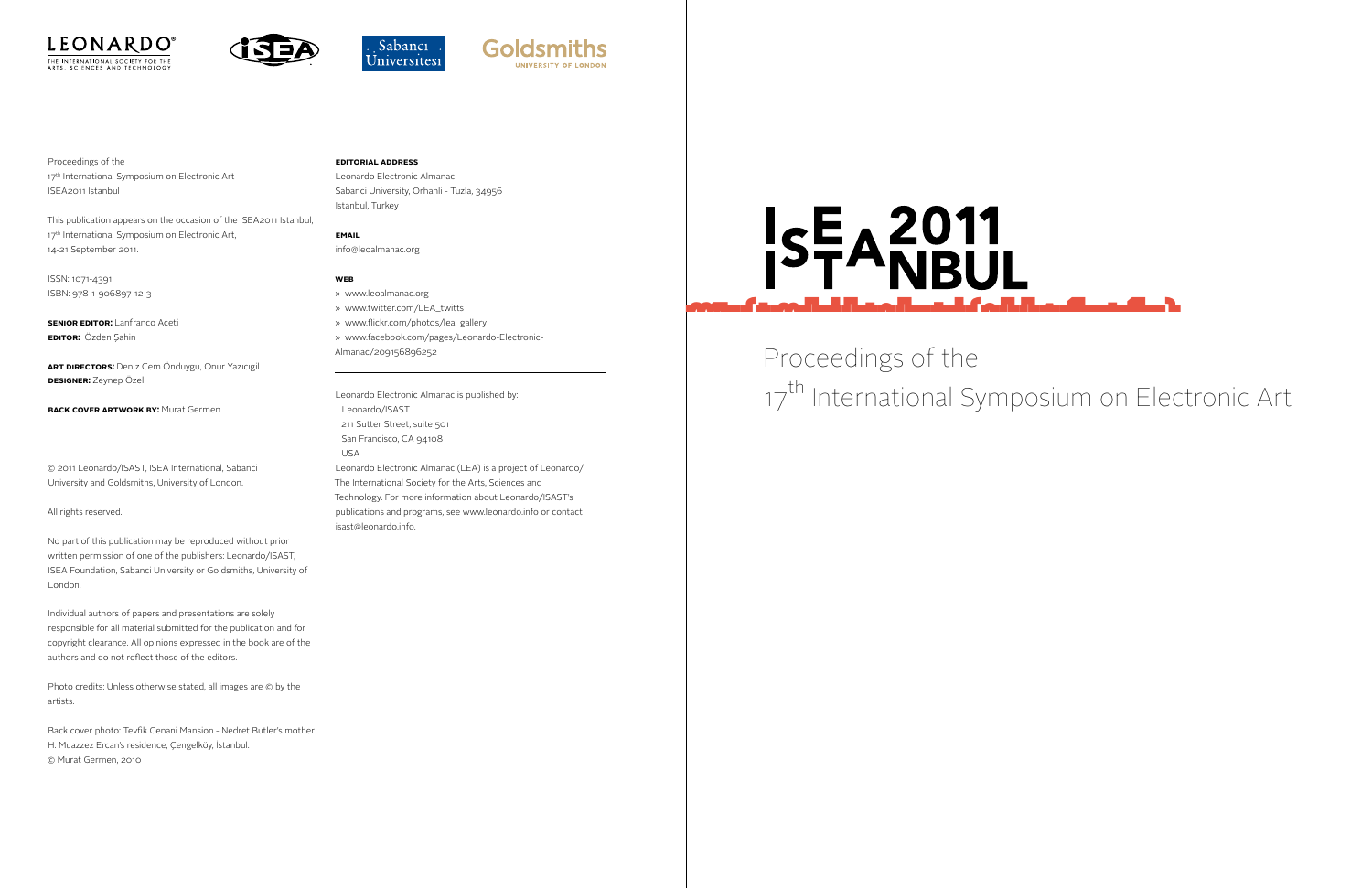There are many different contradictions in the increasingly busy lives of contemporary academics – both emerging and more established. The pressure of 'publish or perish'<sup>1</sup> within the context of contemporary social media and digital platforms has increased with the necessity of responding to an online digital existence that announces and precedes the event itself.

For ISEA2011 Istanbul we tried to focus on several aspects: the immediate availability of the papers online that would provide the authors with visibility, the possibility of having selected papers from the proceedings published with the Leonardo Electronic Almanac with an ISSN; the opportunity of having Goldsmiths College and Sabanci University acting as gatekeepers of academic quality by providing a further reviewing process through the allocation of the ISBN; the permanent presence of the papers – as permanent it can be in an online environment characterized by fluidity and impermanence –through the allocation of single DOIs for each selected paper, thanks to the extra work and support of Sabanci University Information Center's staff.

Furthermore since it is my strong belief that a Conference Chair has a duty of advocacy – particularly in support of the younger generation – I wanted to ensure the widest possible audience for the work presented at ISEA2011 Istanbul. For this reason I have devised a process of dissemination of the papers online through social networks in order to provide awareness of the research work that enriched ISEA2011 Istanbul and made the conference such a special event.

Each single paper is prepared as a PDF containing a cover, introduction, acknowledgments and the edited paper itself. This PDF will have ISBN, DOI and ISSN and will be distributed online. At the end of this process of distribution all papers will be collated in a volume and uploaded as a single publication onto Amazon for international access and as archival record.

I am aware of how frequently websites that present themselves as valuable repositories of the papers of conference I have seen conferences with preceedings<sup>2</sup>: once you are at the conference short papers are already published and packaged. These are very short papers that are published in the preceedings – papers in name only and more similar to a longish abstract. The gestation time of these papers is not very long: written between a flight and a couple lectures, in transition from Hong Kong to New York.

## **Preceedings, Proceedings and Academic Publishing: Trapped Between Slowness and Quality, Speed and Exactitude**

participants have then disappeared from the web a few months later.

For this reason I wanted to ensure that the publication was not a 'quick affaire' but a more thoughtful and organized process, offering to the authors time to reflect and to the editors time to make suggestions in order to ensure the best possible results.

I wanted to avoid the 'paper-battery-farm' approach – I am borrowing the concept of paper-battery-farm from Elif Ayter, a colleague of mine at Sabanci University.

For ISEA2011 Istanbul I wanted to escape this trap and decided to further review the papers against the 'better judgment of others' who said that the conference papers should not be edited, that it was a thankless job and that we would be harassed to publish fast. In order to comply with the framework I set up for quality assurance with Goldsmiths, University of London; Sabanci University and Leonardo, I have decided instead to go through with the work necessary for a paper to stand on the international stage. We have also decided – as announced since the beginning of the conference – not to publish all papers, but solely those that passed a second editorial evaluation.

This editorial process in favor of quality – since the papers are published as part of the Leonardo Electronic Almanac – has rendered the publication of the papers lengthier. The problem, though, is not so much one of speed versus slowness but rather is based on the fact that some things cannot be hurried.

2 Preceedings – a collection of writings that precedes a conference.

Lanfranco Aceti ISEA2011 Istanbul, Conference Chair and Artistic Director Leonardo Electronic Almanac, Editor in Chief Kasa Gallery, Director Sabanci University and Goldsmiths, University of London

Italo Calvino wrote a book titled *Six Memos for the Next Millennium* on the methodology of writing that focused on several aspects, two of which were quickness and exactitude. Speed is not necessarily an enemy: I write quickly according to some. But I always feel that I am terribly slow and that I need time to revise and re-correct and my exactitude slowly exhausts me by slowing my process. Although I write fast, in the name of exactitude, I constantly go back, for example to my own blog, to re-correct what I have written, crafting the text to reach a level with which I am not too unhappy with, which defies the purpose of having a blog that should be characterized by 'immediacy.' This is because Calvino's writing has profoundly influenced me. "Why do I feel the need to defend values that many people might take to be perfectly obvious? I think that my first impulse arises from a hypersensitivity or allergy. It seems to me that language is always used

been carefully reviewed.

simulacra4 – simulacra of unedited paper preceedings in this case – where the simulated copy of the paper supersedes the original object. I prefer to stand with the procession of content, the proceedings of edited papers. If nothing else – as I say to my students – the quality of the work will speak for itself for time to come.

in a random, approximate, careless manner, and this distresses me unbearably."3 This is to say that the papers that have been prepared and presented as part of ISEA2011 Istanbul's Proceedings (papers published after the conference) have not only had a longer period of gestation – I decided to let the deadline for final submission slip in order to allow more time – but have also The logistics to publish in this way – for those who are not involved in publishing – are quite complex since this is a publication process that sees the participation of a range of institutions and makes the vetting process more complex than if it were a straight forward publishing. ISEA has to re-invent itself every year – with advantages and faults that characterize new directions and experimentations. Therefore there may be some that enjoy the precession of I would like to thank our distinguished keynote speakers, who have contributed to make of ISEA2011 Istanbul a truly international event: **Jay Bolter**, the Wesley Chair of New Media and a Professor in the School of Literature, Communication and Culture at the Georgia Institute of Technology; **Sean Cubitt,** Professor at the University of Southampton, University of Melbourne, University of Dundee; Dr. **Sara Diamond**, President of OCAD University; **Oliver Grau**, Professor of Image Science and Head of the Department for Image Science at the Danube University Krems; **Terrence Masson**, Director of the Creative Industries program at Northeastern University in Boston, MA; **Christiane Paul**, Professor of Visual Arts at The New School and Adjunct Curator of New Media Arts at the Whitney Museum of American Art; **William Uricchio**, Professor and Director of the MIT Comparative Media Studies Program and Professor of Comparative Media History at Utrecht University in the Netherlands; **Roman Verostko**, Professor Emeritus at the Minneapolis College of Art and Design, artist, historian and a founding member of the Algorists.

### Acknowledgements

Ozden and I would like to thank all of the attendees and the artists who have understood with how much passion we have worked for this event and that have stood by us, offering us their understanding and support. You are too many to name, but you know who you are. We hope to continue working with you in the future.

I would also like to thank: Deniz Cem Onduygu, Art Director; Veli Akcakaya, Web Developer.

My thanks also go to Professor Mehmet Bac at Sabanci University and Professor Janis Jefferies at Goldsmiths.

Final special thanks go to John Francescutti, for having worked behind the scenes shying away from credits, and to Ozden Sahin who has, as always, indefatigably supported me in this venture. To her go my best wishes for a wonderful future academic career.

<sup>1</sup> Eugene Garfield, "What Is The Primordial Reference For The Phrase 'Publish Or Perish'?," *The Scientist*, June 10, 1996, [http://classic.the-scientist.](http://classic.the-scientist.com/article/display/17052/) [com/article/display/17052/](http://classic.the-scientist.com/article/display/17052/) (accessed January 10, 2012).

<sup>3</sup> Italo Calvino, *Six Memos for the Next Millennium* (Cambridge, MA: Harvard University Press, 198), 56.

<sup>4 &</sup>quot;And it is because of this that events no longer have meaning: it is not that they are insignificant in themselves, it is that they were preceded by the model, with which their processes only coincided." Jean Baudrillard, *Simulacra and Simulation*, trans. Sheila Faria Glaser (Ann Arbor: The University of Michigan Press, 1994), 56.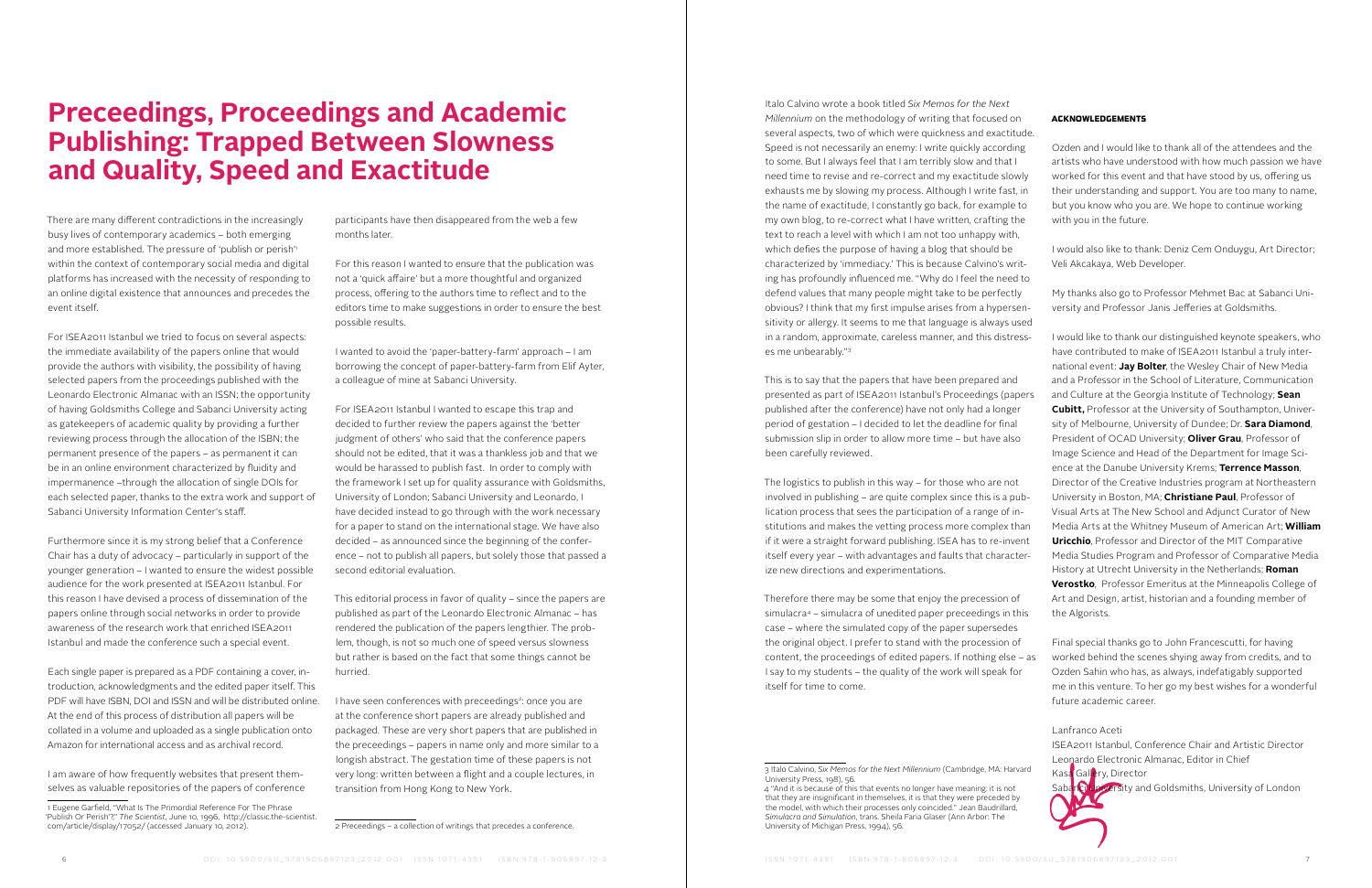

LEONARDO<sup>®</sup>





 *Poets are the unacknowledged legislators of the world. (Shelley, Defence of Poetry, 1821)*

> *Programming is a poetry for our time. (MJ Hibbett)*

The dominant media of the 21st century are now in place: spreadsheets, databases and geographic information systems. Evolved from double-entry book-keeping, from the early adding machines and filing cabinets of the first office revolution, and from the maps that guided the first wave of European imperialism. All three share a move away from origins in chronological ordering. Time is being squeezed out of contemporary media. We need to look hard at its position in digital technology. The moving image media begin with succession – one frame after another – adding the interlaced and progressive scan with the invention of video. Digital imaging brings with it the clock function in image capture and processing; and the introduction of the time-to-live principle in packet switching, which ensures undelivered packages erase themselves so that they do not clog the system. Time is integral to digital media, far more so than to their mechanical predecessors. Vector graphics are a startling example of the potential of this temporal specificity. But vectors are both constrained by the universality of raster displays, and redeployed in video codecs as a means for managing and controlling time. The aesthetics of digital time cannot be separated from its political economy: and art that is digital needs to pay attention to the materiality of digital media, and the politics and economics that define them, especially in the moment of IPv6, HTML5 and the MPEG-LA patent wars.

It is was for many years a truism of film and other media studies that we live in an era dominated by the hegemony of illusionistic and narrative media. Avant-gardes struggled for abstraction, and for non-linear and anti-narrative modes of working. Meanwhile it was becoming apparent that the development of neo-liberal finance capital on one hand and bio-political management of populations on the other had formed a new political economy whose foundation is a new aggregation of media.

I want to say only one thing today: that time is of the essence. The repression of time in the dominant media is a characteristic of the digital age. At the same time, the emergence of new forms of digital temporality at the technical level demonstrate

**Sean Cubitt**

Professor University of Southampton, University of Melbourne, University of Dundee

## **Time To Live**

grounds for hope that a new relationship with time can emerge. But then again, there are institutional and economic pressures fighting to maintain the atemporal character of our times. The struggle between space and time is the meat and potatoes of digital media. Let me try to explain.

I pause here to make a theoretical point. We have learned from the Marxist tradition, as much as from the very different theses of neo-liberal ideology, that the economy is the foundation of society. The rival claim, most cogently voiced by Foucault, is that power – politics, governmentality – is the formative agenda of social life. Both share the belief that there is a foundation. Some forms of feminist and green politics have similar structures: patriarchy, Gaia, or the relations between genders or to the natural environment are key to a good many variants of both. It is important however to understand that these terms – market, polity, patriarchy, nature – are abstractions, as indeed is the term 'society'. We need such high-level abstractions in order to make arguments and discuss values, but we should not mistake them for materially, physically present facts. It is impossible to see a market, pick up a polity, or shake hands with nature. What we can, what we must do, is enter relationships with human and non-human others, mediated through gesture, money, art, bits . . . Mediation is the material form of power: what Foucault refers to as its 'capillary action', the media through which authority travels from rulers to ruled, or

resistance to power acts against rule. Mediation is the material form of exchange made concrete in the exchange of metals, bills, and now of bits, as well as of material goods and services which we call the economy. A market is a complex collection of mediations between people and raw materials, factories and corporations. Mediations comprise the whole gamut of devices, from clothing to surgical intervention, which make the relations between genders materially significant. And the relations between people and environment are not mental abstractions but enacted through the physical mediation of toxins, pollutants, husbandry and forestry. Both power and economy require media to complete their tasks, media without which they cannot function. Mediation names the material processes of interconnection, influence, reverberation and communication which, in specific formations and at specific levels of abstraction we call power, economy and so on. So much for the theoretical preamble. Mediation requires media, and those media have histories, which shape the digital forms which now in turn shape our world. *(FN: There's not room here to make the argument that this is not technological determinism: mediation is not just machines but practices, nor is the relation linear causality, but the networked relationships which mediation mediates).* The dominant media of the 21st century are no longer story and picture but the three pillars of the political economy: spreadsheets, databases and geographical information systems. It is the task of digital arts in this century to address the peculiar qualities of these dominant media forms, and of eco-critical thinking to demand better. But first we need to analyse how they are constituted. The best way to do that is to analyse how they came into being: how their characteristic forms of action derived from earlier technologies and practices. This has the additional virtue of giving us some traction on how we might retrofit abandoned practices, and how to recognise genuinely new ones, to hasten the development of new media formations: new art, but also a new political economy, new human relationships, and new relations with the organic world. It may well be that writing itself began in Sumer about 8000 BCE in record-keeping for contractual purposes. For centuries

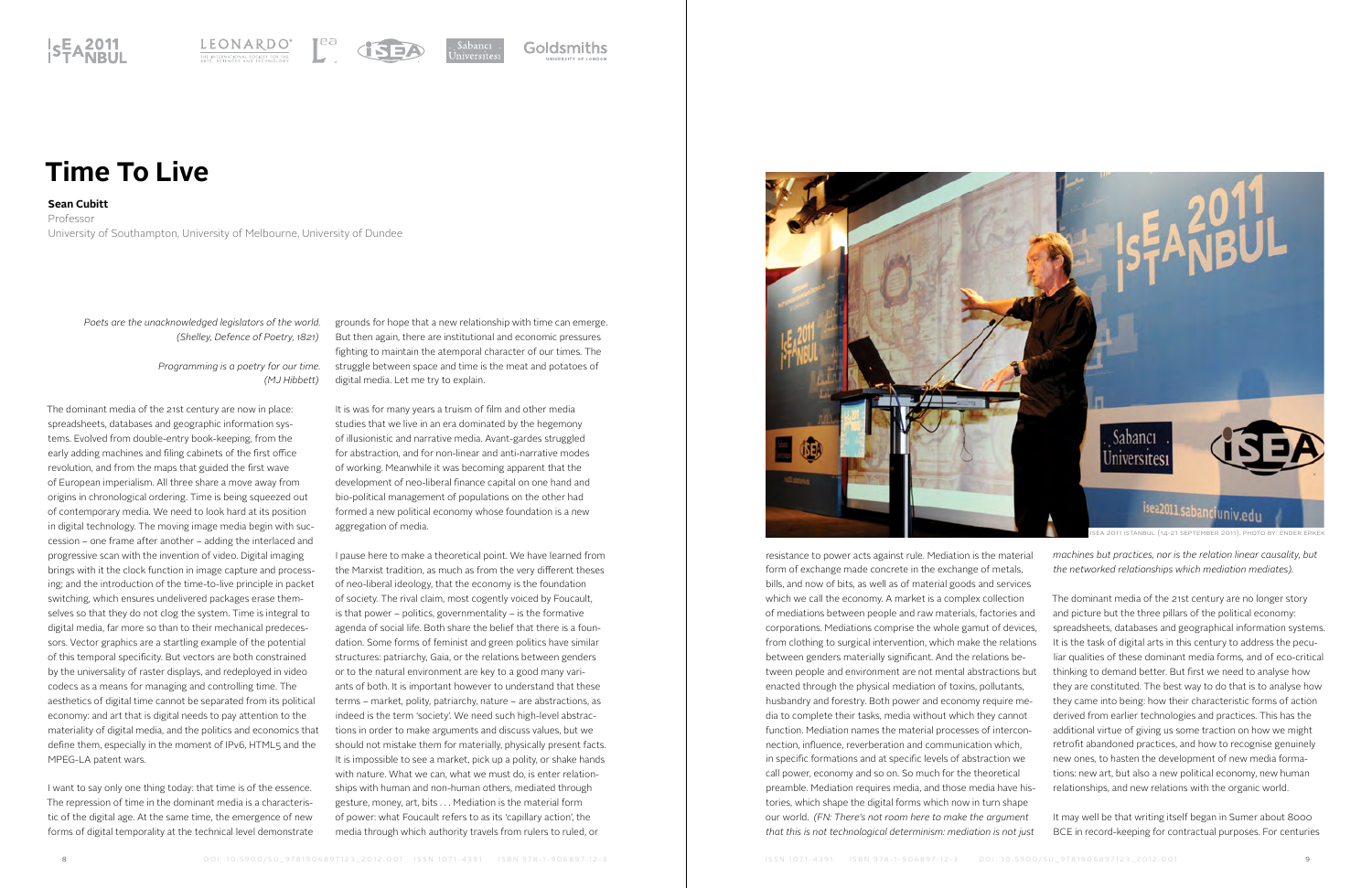across Old and New Worlds, various means of keeping tallies proliferated, and from them derived much of our mathematics. Double-entry book-keeping, providing a schematic record of profit and loss, was first formalised and published by Bartolomeo de Pacioli in 1494. The ledgers used at the time were narrative in form, in the sense that they began at the beginning and were ordered chronologically. It was only the invention of new mechanical aids like adding machines and cash registers that changed this narrative form.

Much the same is true of the ancestors of databases. Ledgers recording the duties owed and redeemed by peasants to their feudal lords, of vassals to their sovereigns, and later daybooks recording the activities of the Spanish and Portuguese empires of the 16th and 17th centuries, and in factories and the emergent poor schools and hospitals of the 18th century, were written down in the order of their occurrence. Parish records of births, marriages and deaths were written as they happened, the writing part of the ritual life of the village. In this instance, the invention of the filing cabinet allowed a new kind of order: one based on arbitrary systems like the alphabet. These made retrieving information simpler, but did so by abstracting the acts described from their place in the order of time. Instead, date became a system as arbitrary as alphabetic order.

The mechanisation of book-keeping and maintaining files went hand in hand with new media like calendars and diaries made popular by mass printing (Gitelman). The temporal order of exchanges recorded in the old ledgers was now rapidly being transformed into a spatial order, and that order was being matched to a cellular grid extending into the future as well as the past, matched to a conceptually infinite succession of days and of cells marking the advance of time, leaving behind the semantic cycle of monkish hours. Like the conceptually infinite succession of future transactions – notably the command and control of debt – and the filing cabinet as instrument of rule, calendars and diaries helped compose the rectilinear and conceptually infinite grid of contemporary spreadsheets and databases.

Accountancy and record-keeping involve essentially human relationships. The map, however, extended the range of power in the age of the great navigations and the first precursors of globalisation and colonialism, to control over geography. Mapmaking completed the first great act of modernity, the aliena-

tion of land from the people who live in it which was at the most profound – and also most destructive – achievement of feudalism. The translation of typically lateral observation into typically flat representation, and of the curvature of the Earth onto 2D surfaces, created magnificent leaps in the geometric arts, and objects of great beauty. It also provided the rulers and colonists who were their chef market with a God's eye view of the planet. Many of them bore and still bear the trace of time in the form of trails or markers for historic monuments, or In older maps markers of risk and bounty: Here be Dragons, X marks the spot. Many maps trace historical boundaries and the shifting tides of empire. Maps do not exclude time: they can however subordinate it to space. In the 18th century, ubiquitous adoption of the systematic grid of longitude and latitude could predict, like a calendar, the indefinite extension of space into realms unvisited by Old World navigators. This was the first step towards the absolute map. The second belongs to the digital summa of the three great media of modernity – accounting, filing and mapping: Geographic Information Systems, GIS for short.

GIS compiles the data we have on populations and maps it against environments. When Foucault speaks of power mediating between populations and environments, he might almost have been speaking about these messy software suites, where data, not only of what we know but also of extrapolations from the present into imaginary futures, are organised into communicable calculations. GIS allies the powers of these three media with the calendar to provide the perfect instrument of rule: a simulator of consensus and dissent, conformity and risk, whose product is a statistical predictor of changes to be avoided or managed. GIS is a machine for ensuring that the future looks as much like the present as the embrace of human and technology can devise. In a sense, the residue of cartography is only a metaphor for two entirely characteristic operations: the arithmeticisation of knowledge, and its spatialisation. All possible futures lie spread out as so many Feynman diagrams or forking paths, each of them open to the managerial rule of biopolitics.

The grid – of spreadsheet and database cells and stacks, of map coordinates, of calendrical dates – is the characteristic diagram, as Deleuze would have it, of digital media today. The array of the raster display and of CMOS and CCD cameras, LED, LCD and plasma screens, DLP and LCOS projectors; the matrix principle in storage, the grid of qwerty and calculator



keys, the square waves that carry data through fibre optic systems, all in Peter Lunenfeld's nice pun, snap to grid.

At the heart of the grid is the triumph of space over time, or rather the spatialisation of time. Time is a mysterious thing: Augustine observed in the 5th century that as long as no-one asked him to define it, he knew perfectly well what time was, but if they did, he didn't. Once upon a time, time was on the human side of the population-environment equation. Very gradually, time migrated to the environmental side: something that stands over against us, in the way our tools became factories that dominated and constrained our actions. To use a now rather old-fashioned term, our tools were alienated from us; and now time has been alienated too. Alienation has an important legal meaning: something is alienable if it can be sold, given away or otherwise gotten rid of. Slavery is illegal because a human life is not alienable. To say that time has been alienated then can be construed as meaning, time (like factories, and now like information) can be sold.

When we speak of political economy, we mean the inextricable involvement of economics and politics. The pseudo-science of economics, once abstracted from politics, has resolutely failed every test: see Mosco 2009; at the same time, politics without economics has no traction as explanatory system. Most of all, neither has any actuality unless it is grounded, as we have seen, in material mediations. The alienation of time, its placing over on the side of the environment, makes it necessary, as Foucault suggests, that the political economy should mediate alien time back to the population. The instruments through which it does this are the media technologies whose history we just sketched: spreadsheets, databases and geographical information systems. So what exactly happens to time in the media

technologies of the neo-liberal database economy?

Our first observation is anatomical: time shares the arithmetic properties outlined above. Time occurs in unit steps which comprise the counting numbers. Take the basic process of digital imaging. The lens is opened for a fixed duration, during which photons flood in. Where they strike the pixel array of receptors, the photons cause reactions which release electrons. The electrons en masse are what we call charge. To get them off the chip, ready for the next image to be taken, they have to be drained into some sort of storage. The design of the chip ensures that the charge will always flow in channels in a specific direction: lets say these are the columns of the future image. The problem then is the rows; and the solution is to have the charge from each pixel 'row' cascade down the column in strict lockstep: first the pixels from row 1, then row 2, and so on. This requires a clock function. Incidentally, writers complaining of the 'death of cinema' have missed this difference between analog and digital images, concentrating instead on a rather bogus argument about realism. The real distinction between the two is that analog images only succeed one another in time, where digital images contain time in the structure of each and every frame.

The time they contain was of course worked out in the succession of cinema frames; and in greater detail by the scanning function of interlaced TV and analog video. But the soft blur of the old cathode ray tube gave away an ontological secret which cinema's photographic basis had hidden. No electronic image is ever complete. Even the startlingly fast refresh rates of progressively-scanned high-definition screens cannot disguise the fading of each image before the successor scan begins. It is this fading which drives television towards 24/7 broadcasting: there is no point in time when broadcasting can come to an end, not, that is, in the sense of 'the sense of an ending' that Frank Kermode identified as a crucial structuring and humane aspect of story-telling. The indefinitely extended future of simulation, the pseudo-virtual science of risk avoidance, allows no such satisfactions. (It is pseudo-virtual in the sense that pseudo-virtuality plots the knowable outcomes of known trends: the real virtual is the open becoming of unknown futures – as I'll explore in my conclusion.)

The endlessness of transmission is a quality of the pixel as the automated aggregate atom of perception, the flicker that en-

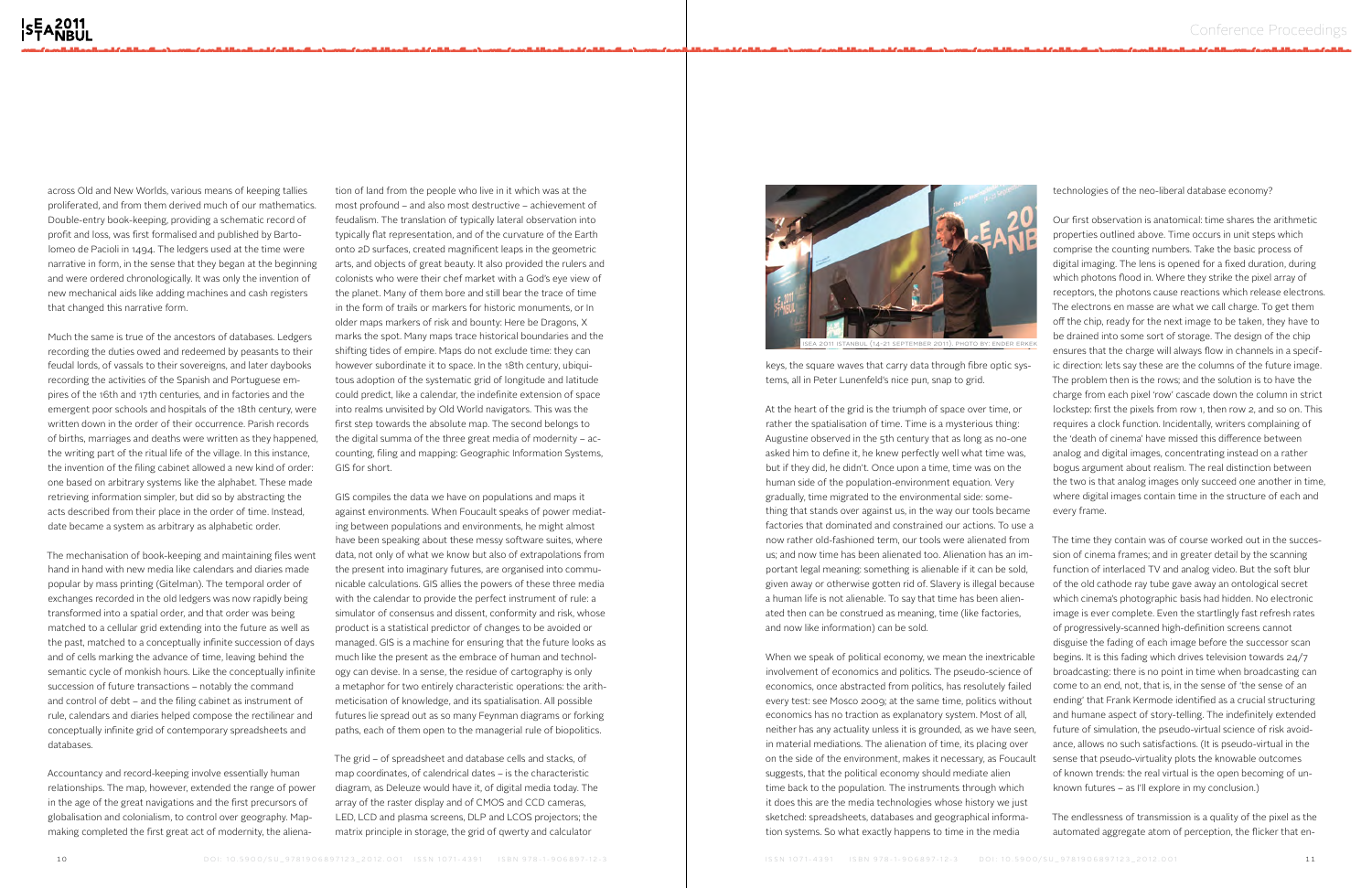chants the eye, the essence of distraction which has exercised commentators on modernity from Benjamin and Kracauer to Jonathan Crary. Historically, the function of editing was to structure the flux by interrupting it, shaping space in continuity cutting, but also structuring the experience of flux into discernible scenes that succeed one another. Distracted gazing at flux is like watching the waves: the cut, which separates figure from ground and one scene from another, is a mimesis of the concentrated gaze that selects the telling detail and constructs a story – a temporal direction – from the manifold of perception. That process of in-forming flux is now undertaken at a far smaller scale. Though tiny, the pixels of a camera or projector chip are finite in dimension. The duration of exposure is also tiny but finite. But where pixels are atoms, photons are quanta, and the individual pixels in an individual exposure are aggregates of all the photons raining on them: their wavelengths as well as their numbers. The result is an average, reduced to the counting units of hexadecimal numbering. The ordering of time thus occurs not at the level of the frame now, but of the pixel. In addition, most codecs use a form of prediction to reduce redundancy in the signals they transmit. When a block of four pixels, a group of four blocks, or a less regular slice, is made up of pixels of more-or-less the same colour, the codec reduces them grid of qwerty all to one numeric code. If they stay more-or-less in the same place for the duration between keyframes, the data transmitted instructs the display to maintain that colour throughout. Nothing emerges, nothing evolves or changes, in that duration. The ideology of efficiency, now embedded in the very media through which, increasingly, we learn about the world, reduces change to its minimum. Four principles are in play:

- 1. the statistical averaging of captured light to a single figure;
- 2. the use of unit counting;
- 3. the clock function as a way of regulating the spatial configuration of the pixels;
- 4. and the predictive tools that minimise change over time.

The digital image respects space, but time is diminished.

And yet time is by no means redundant in digital systems. The basic device of packetswitching, foundational in the TCP/IP suite and increasingly to digital terrestrial and satellite broadcasting, is tied to time. The basic idea is simple: every message, whether an SMS message or a multimedia file, is split into

smaller packets that find their way through the network to be reassembled at their destination. The problem is this: messages sent into the network have to have a limited lifetime, or the millions of undelivered fragments – the 404 errors, the 'unrecognised recipient' responses – would circulate forever, clogging up the vast but again finite resources of the internet. Packets are therefore designed to contain not just data but a complex 'envelope' which includes key data for its transmission. As well as a sender and receiver address, each packet contains information on its position in the whole message: how many packets there are, and which one is included in the present item. Finally the packet contains a kind of clock, listing the number of nodes it can pass through on its way to its destination. As it passes through each node, that number is reduced by one, until, if it fails to arrive, the number reaches zero and the packet is erased. This is what netwrok engineers call the Time-To-Live or TTL of a packet.

I scarcely need to tell a room filled with artists and analysts of the media arts of the rich field of metaphors that can be evolved from this nomenclature. But in obedience to my theme of the temporalities of digital media, I'll emphasise one in particular. Digital media are intrinsically ephemeral. As we have learned at various Media Art History conferences, through the flowering of archive research projects, and from important experiments like Jon Ippolito's Variable Media Network, digital media are even more prone to decay and loss than their predecessors. One facet of this ephemerality coincides with the management of time – time-management, risk management – that we have been discussing: the tendency for digital media technologies to live in an indeterminate and unending present, whose visual isomorph is the flux of pixel space.

There are then three large scale activities going on in the digitisation of time. Firstly, as countable units alienated from the human population and placed over against us as our habitat, time becomes commodity. Secondly, through the controlling mechanisms of both GIS simulations and predictive codecs, time becomes a medium of power, specifically of biopolitical power. And thirdly, what both these economic and political analyses share is an aesthetic of spatialisation and the endless present. To reiterate: the aesthetic is not the icing on the cake: it is the recipe that makes the cake possible, the oven it is baked in, the chef that creates it. Political economy is conducted through these media; the forms of these media

shape and are shaped by the political economy they mediate. Therefore the electronic arts we celebrate at ISEA are by no means marginal, but the key material resources from which any new political economy will have to be articulated.

I take one last example. One of the interesting genealogies is that of projection, as ancient as the caves, as new as liquid crystal on silicon chips. Common to the mechanical projectors which launched in the 19th century are the combination of parabolic mirrors and condenser lenses used to force the light from a lamp through a tiny aperture onto a vast screen metres distant. Making light coherent would reach one apogee in the pillars of searchlights at Albert Speer's Zeppelin Field at Nuremberg; and though I don't want to make the strong statement, that coherent light is fascist, the organisation of light Speer achieved should be recognised as emblematic of a certain kind of modernism, still borne in the Fox Searchlight logo.

The units of digital media are, as we know, ones and zeros. Equally we're all aware that zero charge is all but unrealisable, and that 'zero' is a polite fiction for 'small'. In diagrams of square waves, we see equally that the transitions from one to only between units (packets, pixels); neither in packet switching nor in routers. All that is important to the TCP/IP suite, and

to the functioning of any digital device, is that data be ordered in units, and that the units can be handled as if coherent. Processing – such as compression-decompression algorithms and colour management systems – and display – now almost universally raster – only complete the universalisation of the unit grid as the core diagram of our age. Even the hypercube that provided the essential geometry of Baran's anti-hierarchical networking is a cube, that is, composed of sides of unit length.

Parallel with the development of cine-projection, late 19th century experimenters started working with the phenomenon of total internal reflection in water and glass. Two new features came onstream in the 20th century. One was laser, light with carefully construed coherence capable of travelling great distances and carrying information. The other was glass-fibre technology. The combination of light, coherence and glass in fibre optics is the direct descendant of the assemblage of technologies which give us projection. There is however a final step in this process. The waveforms carrying digital signals through fibre-optics, which form the backbone of all our digital networks, are of a peculiar kind, sharing their shape with more and more universally standardising transmission protocols within as well as between devices. This is the 'square wave'. zero and vice versa are not immediate and total, but graduated: another feature we leave out of our logic. Like the photons we express as hexadecimal numbers, digital media deal in approximations. The approximations fit our current commodity-based, managerialist form of political economy. As we all know, transmission does not differentiate between different content types, we can describe as the database economy. Of course, this analysis of the political-economic aesthetics of digital media is problematic. It is a critique, and critique does not in general lend itself to building new options. Perhaps more important, there is no sign here of work practices that change technologies in subtle or radical ways: the work of the Peer-to-Peer Foundation and the gift economies of Linux, Wikipedia and so on; or the resilient, evocative, powerful and beautiful art that has been and is being made in this media. Technique, I mentioned in opening, is an engagement in media that goes way beyond the mastery which is all too often subordination to the inbuilt norms of the toolset. In Marx's account, technology is the congealed form of the skills of generations of workers: we could, learning from indigenous wisdom, say that technology is where we in the West keep our ancestors. Indigenous people, when they pick up a tool, address the ancestors responsible for bringing it to the people. We however have forgotten the name of anyone but the proprietor of the technology, and in many instances not even that. Reconnecting with the living labour of the past in our contemporary technologies is one of the key actions of the digital arts. Inventing new techniques for using existing technologies is another: demonstrating their limits, working at and beyond them, creating new uses and retro-engineering what we are presented with, these are also digital arts.

So there we have a certain map of the digital terrain. From the dominant applications and displays to the clock function, chip design, packet-switching and the square-wave in fibre optics, our media are dominated by unit counting, statistical averaging, and the form of the grid. These qualities conspire to reduce time to a function of space; most of all, they replace the emergent and unforeseeable future with the indefinite, calendrical extension of the present. And they do so, I argue, in the interests of a very specific configuration of power and wealth which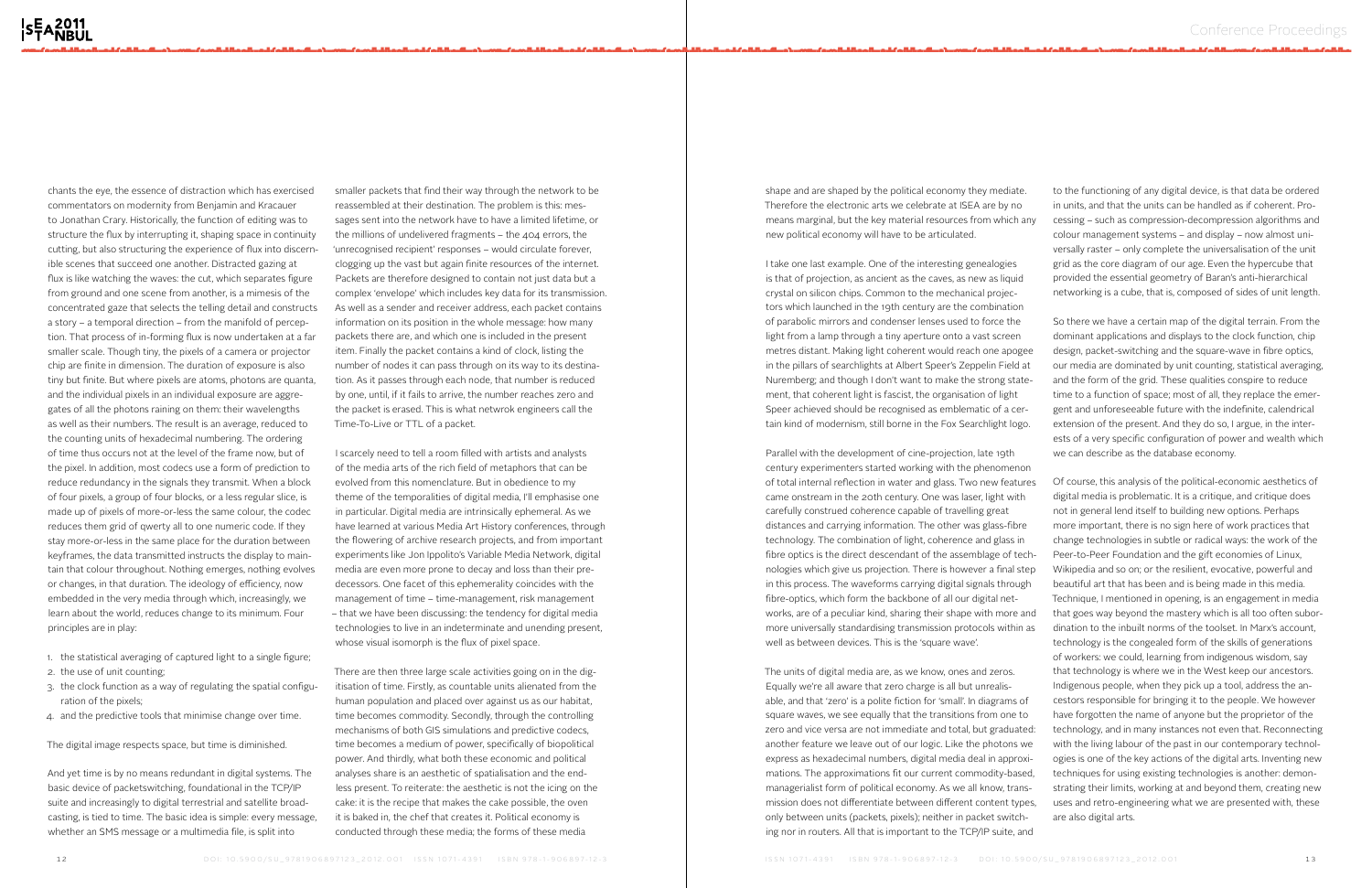We have little time to discuss the governance structures and commercial decision-making which have produced the current round of standardisation. A case in point is the EMV chip, as used in chip-and-pin debit and credit cards. The letters EMV stand for Europay, Mastercard and VISA. Perhaps the most significant interface between end-users and the global electronic flow of capital, EMV is proprietary technology. In another field, the MPEG-LA consortium controls the vast majority of the patents involved in the MPEG-3 and MPEG-4 codecs. Lawyers working for the unholy combination of Microsoft and Apple assert that Ogg , and indeed any of the other open source codecs being propounded by Google and Mozilla for HTML5, infringe those patents, and that HTML5 – and implicitly Ipv6 – should be tied to these proprietary formats. As even the Economist has argued in recent years, patents are becoming barriers to innovation instead of rewards. The miracle of the internet – governed through the competing interests of over a dozen major panels and twenty or thirty minor ones – is that it works at all. But as many key organisations, among them the International Telecommunications Union, the International Standardisation Office and even the IEEE, open themselves to deeper and deeper influence from transnational corporations, pressure mounts to slow the pace of genuine innovation, standardise devices and procedures, and concentrate on global market penetration.

The problem is that, from the psychology of perception used to test colour responses to the design of cellnet coverage, good enough is always the cheapest option. Standardising on the good-enough is always the first option: think of the history of VHS tape. Only when the market is saturated and can consume no more does it make market logic to launch the next format. As long as we accept as necessary and unavoidable the constraints of of digital media as given today, there will be no investment in getting hexadecimal computing, or quantum or optical or bio-computing out of the lab.

But neither should we be waiting for the corporates to develop our media for us. My favourite example of the road not taken is Ivan Sutherland's Sketchpad. Remember, it's not so long ago that these things were being pioneered: Alvy Ray Smith told us a story at the Digital Light symposium in Melbourne about writing the code for HSV colour space overnight, because he needed it in the morning. We should not be daunted by the existence of sophisticated binary machines, any more than Sutherland or Smith were daunted by the existence of sophisticated automotive engineering. Sutherland's pioneering graphics machine used a light-pen and a vector screen: an oscilloscope. Vector displays don't scan: the gun only points to the part of the screen to be activated: a bit like a plotter printer, it makes gestures.

There are two things about a vector that make it an oddity in the arithmetic domain we've just charted. Firstly, vectors do not work on the counting numbers but infinitessimals. A vector can be scaled up and down forever without producing the telltale 'jaggies' of bitmap imaging because it is not composed of the numerical addresses of pixel cells on the grid. A vector is a line expressing an algorithm, one that can be recalculated on the fly, which has a direction: the line A to B is not the same as the line B to A. A vector moves in time: that is why it is a sound metaphor to describe it as a gesture. Because it is re-calculable, like a gesture, it can change direction, constantly or inconstantly as it moves into the future. Vectors thus include time, and reject the grid.

Ironically, they can only be displayed on raster screens, because in almost every domain, since the abandonment of vector screens in favour of CRTS in the games industry during the 1980s, raster displays dominate everywhere except in a few fields of science and engineering. But the history of raster displays gives us a possible example of how abandoned technologies can be revivified. In the 1970s, research on plasma screens had reached a dead-end, and though IBM and others kept plasma labs open, the technology was pretty much mothballed. But in 2002, its originators took home an Emmy, and Fujitsu were in full production. Now, there are serious reasons for not wanting to boost plasma screens, not least general ignorance on how to recycle them. But the principle of revisiting residual technologies is one we can bear in mind in the case of vector screens.

Those of us who grew up in Marxism, or indeed in many other Western and Islamic traditions stretching back to Ibn Khaldoun, know to expect, at the high point of a civilisation, the seeds of its decay and replacement by another. The job at

hand is to investigate which emergent principle or principles stand opposed to the hegemony of the grid and its spatialisation of everything. This is the actual state of affairs, where by 'actual' we should understand the result of all previous actions. What we are looking for is then the 'virtual' of that actual, the vast array of possibilities which arise at the present, the only moment in which an action can occur. Alain Badiou in his *Number and Numbers*, and Laura Marks in her wonderful book on the Islamic origins of digital art, give convincing mathematical arguments why the units or counting numbers are unstable, concealing the fact that they derive from the anti-Aristotelean principle of non-identity. Posing as coherent and unified wholes, digital media persuade us not only that the present extends indefinitely, but that no action is possible in the wholly actualised digital domain. As Benjamin might have said, the vector smashes this glass prison open with the force of its algorithms. The planned, regimented extension of the actual into indefinite sameness dreamed of by Stalinists and corporate risk managers alike crumbles on its own internal dialectic. This is the satirical strategy of Benjamin Edwards' 'digital paintings', roundly attacked by Whitney Davis in (117). Edwards works by gathering images and logos from the streets of the USA, rendering them into 2D and 3D objects for manipulation and composition, and in many instances then reproducing the results as acrylic and mixed-media paintings. For Davis, the satire falls flat: "Ah, the wit of the digital", he ironises "of digital analogy to the digital!" Davis recognises in passing "Edwards's point seems to be that in the digitally constructed world of office parks and shopping malls nothing exists between the digital units", but sadly he dismisses the point. Edwards is entirely impressive in his analysis of the artifice of coherence, and in the Shockwave sequence documenting the construction of the 2008 painting, painted in response to the financial crisis, the ghostly incompleteness of a planned landscape could not be clearer. If there is a criticism to make, it is that the work deploys vector graphics only to caricature the depthless spatiality of bitmaps. That leaves unaddressed the affordances of the vector to produce difference: the mathematics of emergence.

The vector is not an exclusively digital mode. They are traceable in Hogarth's line of beauty, in Klee's admonition 'to talk a line for a walk', and in one of the most emotionally and intellectually satisfying works to date in vector graphics, Chris Brandreth's *Ryan*, the genealogy of vector graphics in the playful, imaginative, ever-evolving animations of its subject Ryan Larkin is entirely explicit. What appears in all these examples, as in the pioneer animations of Emile Cohl, and in popular culture in some of the best work of Pixar, is the room

they create for futures of which we can only say that they are not the same as the present.

On those rare occasions when it is still possible to act outside of the planned accommodations of biopolitics – which already has in place strategies to manage the one per cent who walk up the down escalator – we make actual the virtuality, the potential stored in the existing state of affairs. That is the aesthetic of the vector: openness to unregulated, and indeed risky futures. Where time to live is measured in the dull ticking down of the square-wave clock function in packet-switching, the vector veers out of the plane of the grid – I want to say, at an angle 'I'. The most modest enquiry into the living conditions of the vast majority of the world's inhabitants will demonstrate that the existing regime has failed, and fails hourly, to ameliorate poverty, hunger, pestilence and the destruction of human and non-human environments alike. The wealth it produces is sham celebrity and cheap tin trays. The power it exercises is pure anxiety, risk-averse to the point of inaction, or it is purely destructive of forces that do strain to change the world. To this extent, it is not power at all: power is the capability to act, to risk, to make a decision, to change the future here and now in the only moment when it can be changed. This is the second great facet of the ephemerality of digital media: they occupy a moment not only of apolitical stasis, but of the inevitable fading away of the old, the inevitable instability, the inevitable moment when we will have no choice but to act. The existing time-to-live of digital media is actually a Heideggerian Being-towards-death. The vector politics of the new new media is about becoming; about living the present as action in order to create the future as new.

 A search for 'vector art' will get you little more than clip art and tutorials, most of numbing, generic, unambitious, commercial ordinariness. Many animators, I know, will disagree in my assessment of Pixar, and find their work, and 3D vector animation in general dull. Of the great icons of vector mathematics, we ISEA-niks are thoroughly bored with the Mandelbrot set. In fact, it is worse than that. The central tool for controlling the steps between keyframes in MPEG and indeed almost all other codecs is vector prediction. Born free, the vector is already in chains. I make a plea, here, rather than a prophecy, and mark out a job of work. The vector aesthetic does not belong to the grid. It orients towards unforeseeable futures. It is the descriptor of action, of becoming virtual and making new actions possible, new actualities, from which further and further changes can emerge. I suppose I am trying to describe the mathematics, and the engineering principles, of hope. This is what the vector is for: creating the time to live. ■